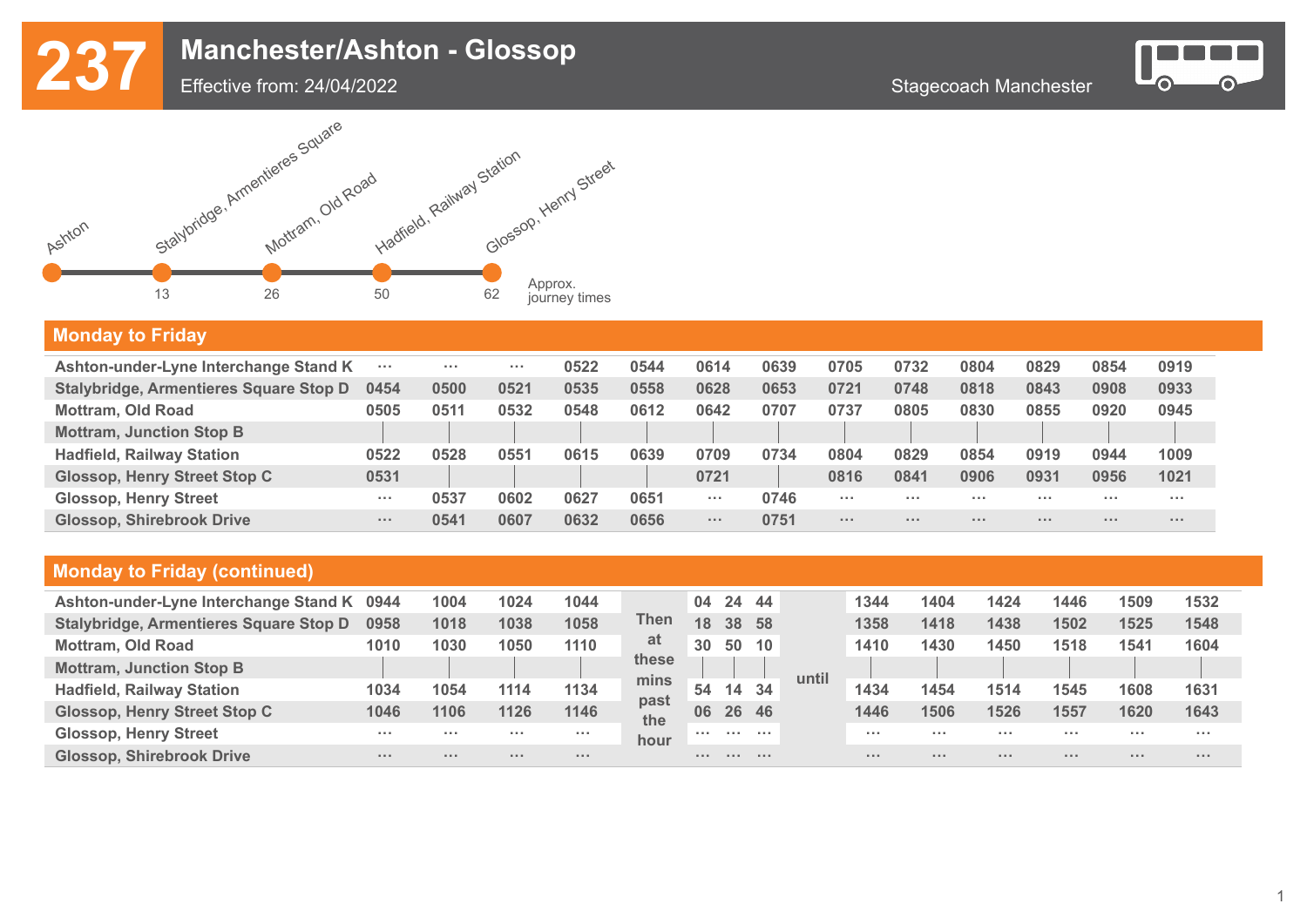

Effective from: 24/04/2022



#### **Monday to Friday (continued)**

| Ashton-under-Lyne Interchange Stand K 1555 |                      | 1618     | 1638                 | 1658 | 1718 | 1738 | 1803 | 1833 | 1903                 | 1945             | 2045     | 2145                 | 2245     |
|--------------------------------------------|----------------------|----------|----------------------|------|------|------|------|------|----------------------|------------------|----------|----------------------|----------|
| Stalybridge, Armentieres Square Stop D     | 1612                 | 1635     | 1655                 | 1715 | 1735 | 1755 | 1820 | 1847 | 1914                 | 1956             | 2056     | 2156                 | 2256     |
| <b>Mottram, Old Road</b>                   | 1629                 | 1652     | 1712                 | 1732 | 1752 | 1812 | 1837 | 1859 |                      |                  |          |                      |          |
| <b>Mottram, Junction Stop B</b>            |                      |          |                      |      |      |      |      |      | 1926                 | 2008             | 2106     | 2206                 | 2306     |
| <b>Hadfield, Railway Station</b>           | 1653                 | 1716     | 1736                 | 1756 | 1816 | 1836 | 1901 | 1923 | 1948                 | 2025             | 2123     | 2223                 | 2323     |
| <b>Glossop, Henry Street Stop C</b>        | 1708                 | 1733     | 1753                 |      |      |      |      |      | 1957                 | 2034             | 2132     | 2232                 | 2332     |
| <b>Glossop, Henry Street</b>               | $\sim$ $\sim$ $\sim$ | $\cdots$ | $\sim$ $\sim$ $\sim$ | 1813 | 1830 | 1850 | 1915 | 1935 | $\sim$ $\sim$ $\sim$ | .                |          | $\sim$ $\sim$ $\sim$ | $\cdots$ |
| <b>Glossop, Shirebrook Drive</b>           | $\sim$ 10 $\sim$     | $\cdots$ | $\sim$ $\sim$ $\sim$ | 1818 | 1835 | 1855 | 1920 | 1940 | $\cdots$             | $\sim$ 10 $\sim$ | $\cdots$ | $\sim$ $\sim$ $\sim$ | $\cdots$ |

| Ashton-under-Lyne Interchange Stand K 2331    |      |
|-----------------------------------------------|------|
| <b>Stalybridge, Armentieres Square Stop D</b> | 2339 |
| <b>Mottram, Old Road</b>                      |      |
| <b>Mottram, Junction Stop B</b>               | 2349 |
| <b>Hadfield, Railway Station</b>              | 0006 |
| <b>Glossop, Henry Street Stop C</b>           | 0015 |
| <b>Glossop, Henry Street</b>                  |      |
| <b>Glossop, Shirebrook Drive</b>              |      |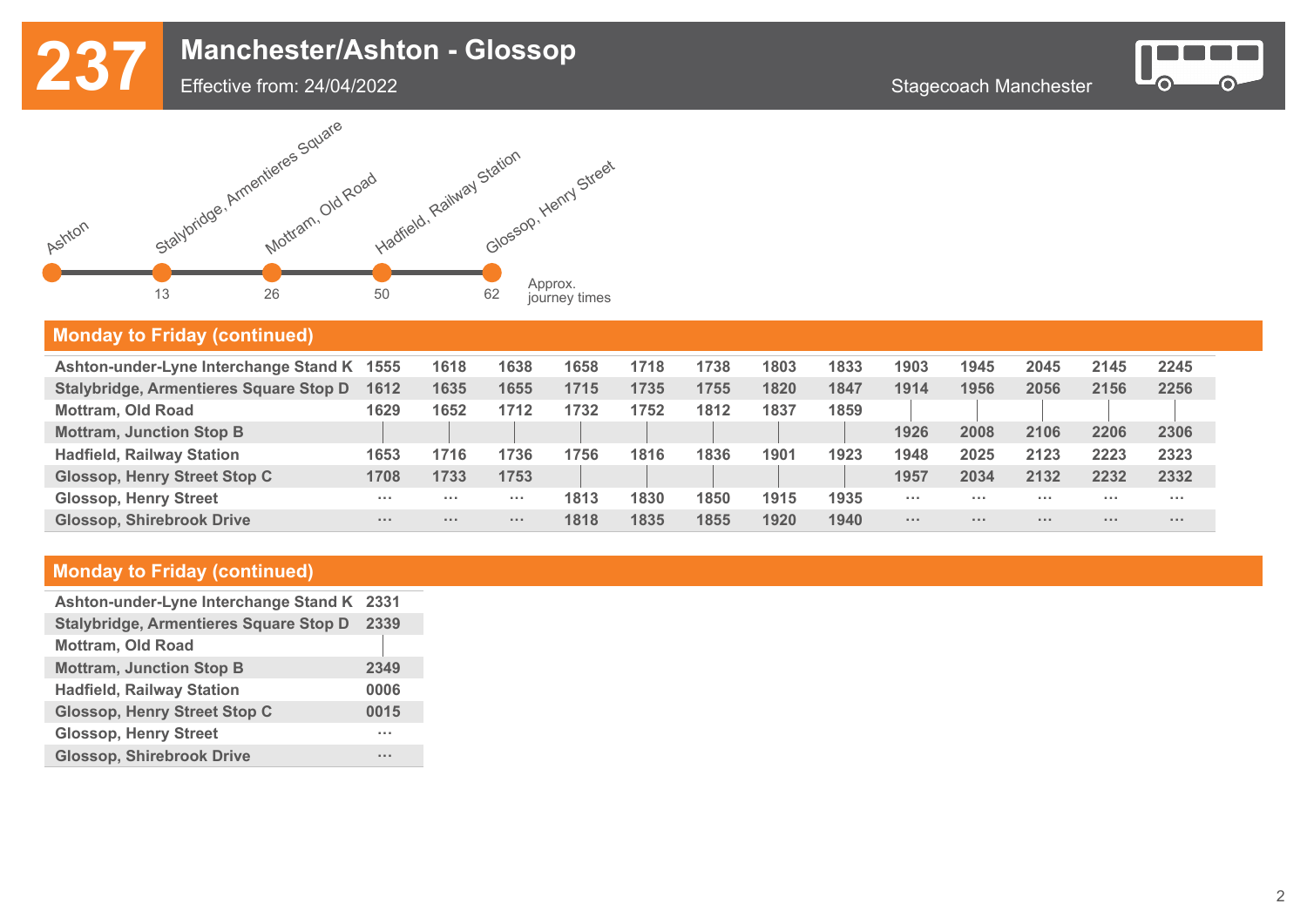





#### **Saturday**

| Ashton-under-Lyne Interchange Stand K 0551 |      | 0651 | 0751 | 0851 | 0921 | 0951 | <b>Then</b>  | 21 <sup>1</sup> | -51 |       | 1551 | 1621 | 1651 | 1721 |
|--------------------------------------------|------|------|------|------|------|------|--------------|-----------------|-----|-------|------|------|------|------|
| Stalybridge, Armentieres Square Stop D     | 0559 | 0659 | 0759 | 0905 | 0935 | 1005 | at           | 35 05           |     |       | 1605 | 1635 | 1705 | 1735 |
| <b>Mottram, Old Road</b>                   | 0607 | 0710 | 0810 | 0917 | 0947 | 1017 | these        | 47              | 17  |       | 1617 | 1647 | 1717 | 1747 |
| <b>Mottram, Junction Stop B</b>            |      |      |      |      |      |      | mins<br>past |                 |     | until |      |      |      |      |
| <b>Hadfield, Railway Station</b>           | 0625 | 0728 | 0833 | 0941 | 1011 | 1041 | the          | 11              | -41 |       | 1641 | 171  | 1741 | 1810 |
| <b>Glossop, Henry Street Stop C</b>        | 0634 | 0737 | 0842 | 0953 | 1023 | 1053 | hour         | 23 <sup>°</sup> | 53  |       | 1653 | 1723 | 1753 | 1819 |

### **Saturday (continued)**

| Ashton-under-Lyne Interchange Stand K 1751    |      | 1845 | 1945 | 2045 | 2145 | 2245 | 2331 |
|-----------------------------------------------|------|------|------|------|------|------|------|
| <b>Stalybridge, Armentieres Square Stop D</b> | 1803 | 1856 | 1956 | 2056 | 2156 | 2256 | 2339 |
| <b>Mottram, Old Road</b>                      | 1815 |      |      |      |      |      |      |
| <b>Mottram, Junction Stop B</b>               |      | 1913 | 2013 | 2111 | 2211 | 2311 | 2354 |
| <b>Hadfield, Railway Station</b>              | 1838 | 1925 | 2025 | 2123 | 2223 | 2323 | 0006 |
| <b>Glossop, Henry Street Stop C</b>           | 1847 | 1934 | 2034 | 2132 | 2232 | 2332 | 0015 |

#### **Sunday**

| Ashton-under-Lyne Interchange Stand K  | $\sim$ $\sim$ $\sim$ | $\cdots$ | 0804 | 0901 | <b>Then</b> | 01 |       | 1601 | 1701                 | 1801     | 1921  | 2021     | 2121     | 2221     |
|----------------------------------------|----------------------|----------|------|------|-------------|----|-------|------|----------------------|----------|-------|----------|----------|----------|
| Stalybridge, Armentieres Square Stop D | 0619                 | 0719     | 0814 | 0913 | at          | 13 |       | 1613 | 1711                 | 1811     | 1929  | 2029     | 2129     | 2229     |
| <b>Mottram, Junction Stop B</b>        | <b>0630</b>          | 0730     | 0825 | 0925 | these       | 25 |       | 1625 | 1722                 | 1822     | 1937  | 2037     | 2137     | 2237     |
| <b>Hadfield, Railway Station</b>       | 0648                 | 0748     | 0848 | 0948 | mins        | 48 | until | 1648 | 1745                 | 1845     | 1954  | 2054     | 2154     | 2254     |
| Glossop, Henry Street Stop C           |                      |          |      |      | past        |    |       |      | 1754                 | 1854     | 2003  | 2103     | 2203     | 2303     |
| <b>Glossop, Henry Street</b>           | 0657                 | 0757     | 0857 | 0957 | the         | 57 |       | 1657 | 1.1.1                | $\cdots$ | 1.1.1 | $\cdots$ | $\cdots$ | $\cdots$ |
| <b>Glossop, Shirebrook Drive</b>       | 0702                 | 0802     | 0902 | 1002 | hour        | 02 |       | 1702 | $\sim$ $\sim$ $\sim$ | $\cdots$ | .     | .        | .        | $\cdots$ |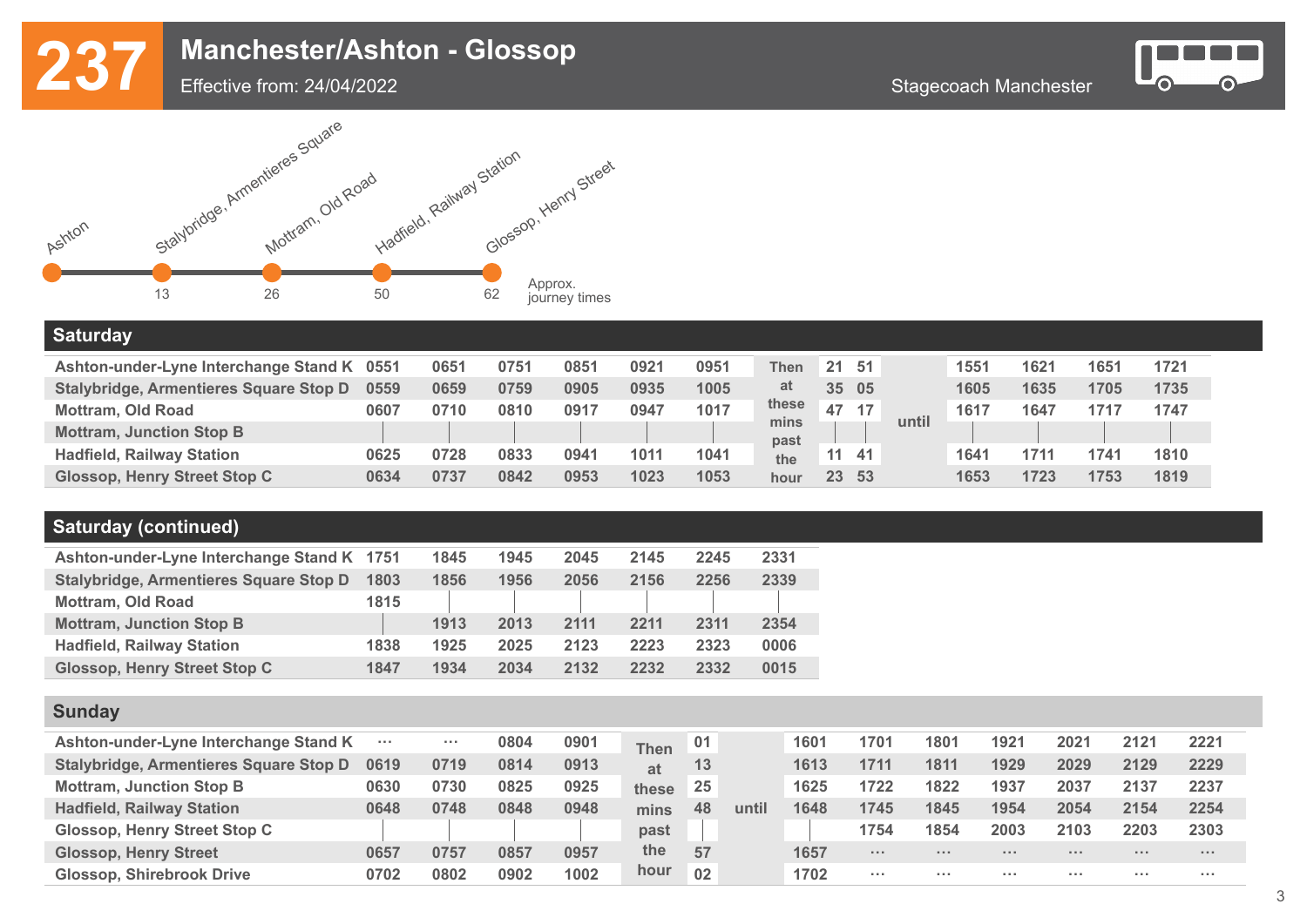

### Effective from: 24/04/2022



## **Sunday (continued)**

| Ashton-under-Lyne Interchange Stand K 2321 |
|--------------------------------------------|
| 2329                                       |
| 2337                                       |
| 2354                                       |
| 0003                                       |
| <b>1111</b>                                |
|                                            |
|                                            |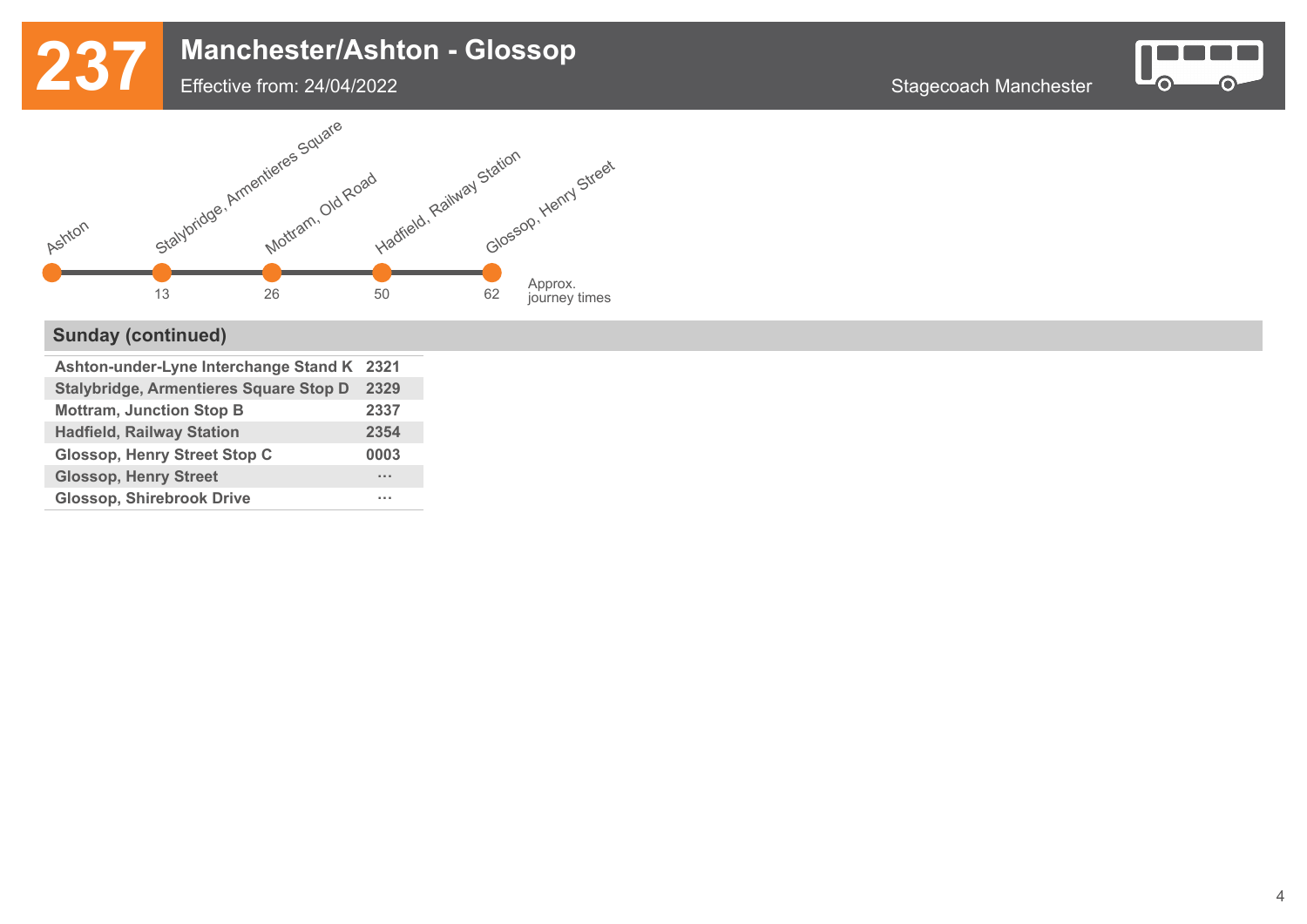





## **Monday to Friday**

| <b>Glossop, Shirebrook Drive</b>        | $\sim$ $\sim$ $\sim$ | 0607 | 0632 | 0649 | 0708 | $\sim$ $\sim$ $\sim$ | 0807 | $\cdots$ | $\cdots$ | $\sim$ $\sim$ $\sim$ | $\cdots$ | $\cdots$ | $\cdots$ |
|-----------------------------------------|----------------------|------|------|------|------|----------------------|------|----------|----------|----------------------|----------|----------|----------|
| <b>Glossop, Henry Street Stop A</b>     | 0551                 |      |      |      |      | 0739                 |      | 0844     | 0909     | 0934                 | 0959     | 1024     | 1044     |
| <b>Glossop, Market Hall</b>             |                      | 0613 | 0638 | 0655 | 0714 |                      | 0814 |          |          |                      |          |          |          |
| <b>Hadfield, Railway Station</b>        | 0600                 | 0623 | 0648 | 0708 | 0728 | 0753                 | 0827 | 0857     | 0922     | 0947                 | 1012     | 1037     | 1057     |
| <b>Mottram, Stalybridge Road</b><br>arr | 0619                 | 0650 | 0718 | 0741 | 0806 | 0831                 | 0900 | 0925     | 0950     | 1015                 | 1040     | 1105     | 1125     |
| Mottram, Stalybridge Road<br>dep        | 0619                 | 0650 | 0718 | 0741 | 0806 | 0831                 | 0900 | 0925     | 0950     | 1015                 | 1040     | 1105     | 1125     |
| Stalybridge, Armentieres Square Stop A  | 0630                 | 0701 | 0729 | 0753 | 0818 | 0843                 | 0910 | 0935     | 1000     | 1025                 | 1050     | 1115     | 1135     |
| Ashton-under-Lyne Interchange Stand K   | 0638                 | 0713 | 0743 | 0808 | 0833 | 0858                 | 0923 | 0948     | 1013     | 1038                 | 1103     | 1128     | 1148     |

| <b>Glossop, Shirebrook Drive</b>       | $\sim$ $\sim$ $\sim$ | $\cdots$ | .    | $\cdots$ | $\cdots$ | $\cdots$ | $\cdots$ | .    | $\cdots$ | $\sim$ $\sim$ $\sim$ | $\cdots$ | $\sim$ $\sim$ $\sim$ | $\sim$ $\sim$ $\sim$ |
|----------------------------------------|----------------------|----------|------|----------|----------|----------|----------|------|----------|----------------------|----------|----------------------|----------------------|
| <b>Glossop, Henry Street Stop A</b>    | 1104                 | 1124     | 1144 | 1204     | 1224     | 1244     | 1304     | 1324 | 1344     | 1404                 | 1424     | 1444                 | 1509                 |
| <b>Glossop, Market Hall</b>            |                      |          |      |          |          |          |          |      |          |                      |          |                      |                      |
| <b>Hadfield, Railway Station</b>       | 1117                 | 1137     | 1157 | 1217     | 1237     | 1257     | 1317     | 1337 | 1357     | 1417                 | 1437     | 1458                 | 1523                 |
| Mottram, Stalybridge Road<br>arr       | 1145                 | 1205     | 1225 | 1245     | 1305     | 1325     | 1345     | 1405 | 1425     | 1445                 | 1507     | 1533                 | 1558                 |
| Mottram, Stalybridge Road<br>dep       | 1145                 | 1205     | 1225 | 1245     | 1305     | 1325     | 1345     | 1405 | 1425     | 1445                 | 1507     | 1533                 | 1558                 |
| Stalybridge, Armentieres Square Stop A | 1155                 | 1215     | 1235 | 1255     | 1315     | 1335     | 1355     | 1415 | 1435     | 1455                 | 1517     | 1544                 | 1610                 |
| Ashton-under-Lyne Interchange Stand K  | 1208                 | 1228     | 1248 | 1308     | 1328     | 1348     | 1408     | 1428 | 1448     | 1508                 | 1531     | 1558                 | 1624                 |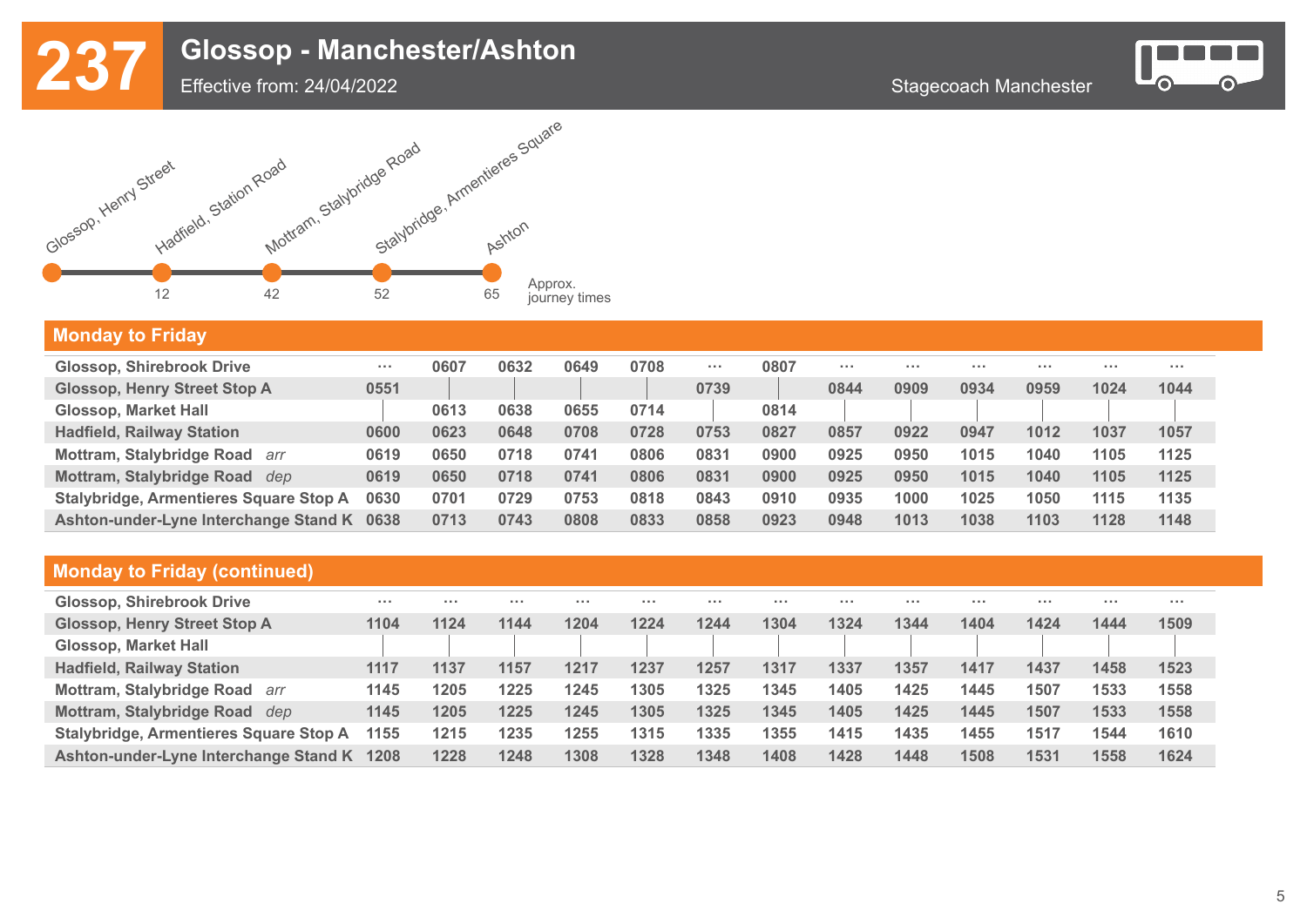





#### **Monday to Friday (continued)**

| <b>Glossop, Shirebrook Drive</b>        | .    | $\cdots$ | .    | $\cdots$ | $\cdots$ | $\cdots$ | $\sim$ $\sim$ $\sim$ | .    | 1832 | 1902 | 1942 | $\sim$ $\sim$ $\sim$ | $\cdots$ |
|-----------------------------------------|------|----------|------|----------|----------|----------|----------------------|------|------|------|------|----------------------|----------|
| <b>Glossop, Henry Street Stop A</b>     | 1534 | 1559     | 1624 | 1649     | 1714     | 1734     | 1754                 | 1814 |      |      |      | 2041                 | 2141     |
| <b>Glossop, Market Hall</b>             |      |          |      |          |          |          |                      |      | 1839 | 1909 | 1949 |                      |          |
| <b>Hadfield, Railway Station</b>        | 1548 | 1613     | 1638 | 1703     | 1728     | 1748     | 1808                 | 1827 | 1850 | 1920 | 2000 | 2050                 | 2150     |
| <b>Mottram, Stalybridge Road</b><br>arr | 1623 | 1648     | 1713 | 1738     | 1803     | 1823     | 1843                 | 1859 | 1915 | 1945 | 2018 | 2107                 | 2207     |
| Mottram, Stalybridge Road<br>dep        | 1623 | 1648     | 1713 | 1738     | 1803     | 1823     | 1843                 | 1859 | 1915 | 1945 | 2018 | 2108                 | 2208     |
| Stalybridge, Armentieres Square Stop A  | 1635 | 1700     | 1725 | 1750     | 1815     | 1835     | 1855                 | 1910 | 1925 | 1955 | 2026 | 2116                 | 2216     |
| Ashton-under-Lyne Interchange Stand K   | 1649 | 1714     | 1739 | 1804     | 1829     | 1849     | 1909                 | 1923 | 1936 | 2006 | 2036 | 2126                 | 2226     |

| <b>Glossop, Shirebrook Drive</b>              | .    | $\sim$ $\sim$ $\sim$ |
|-----------------------------------------------|------|----------------------|
| <b>Glossop, Henry Street Stop A</b>           | 2241 | 2341                 |
| <b>Glossop, Market Hall</b>                   |      |                      |
| <b>Hadfield, Railway Station</b>              | 2250 | 2350                 |
| Mottram, Stalybridge Road<br>arr              | 2307 | 0007                 |
| <b>Mottram, Stalybridge Road</b><br>dep       | 2308 | 0008                 |
| <b>Stalybridge, Armentieres Square Stop A</b> | 2316 | 0016                 |
| Ashton-under-Lyne Interchange Stand K 2326    |      | 0026                 |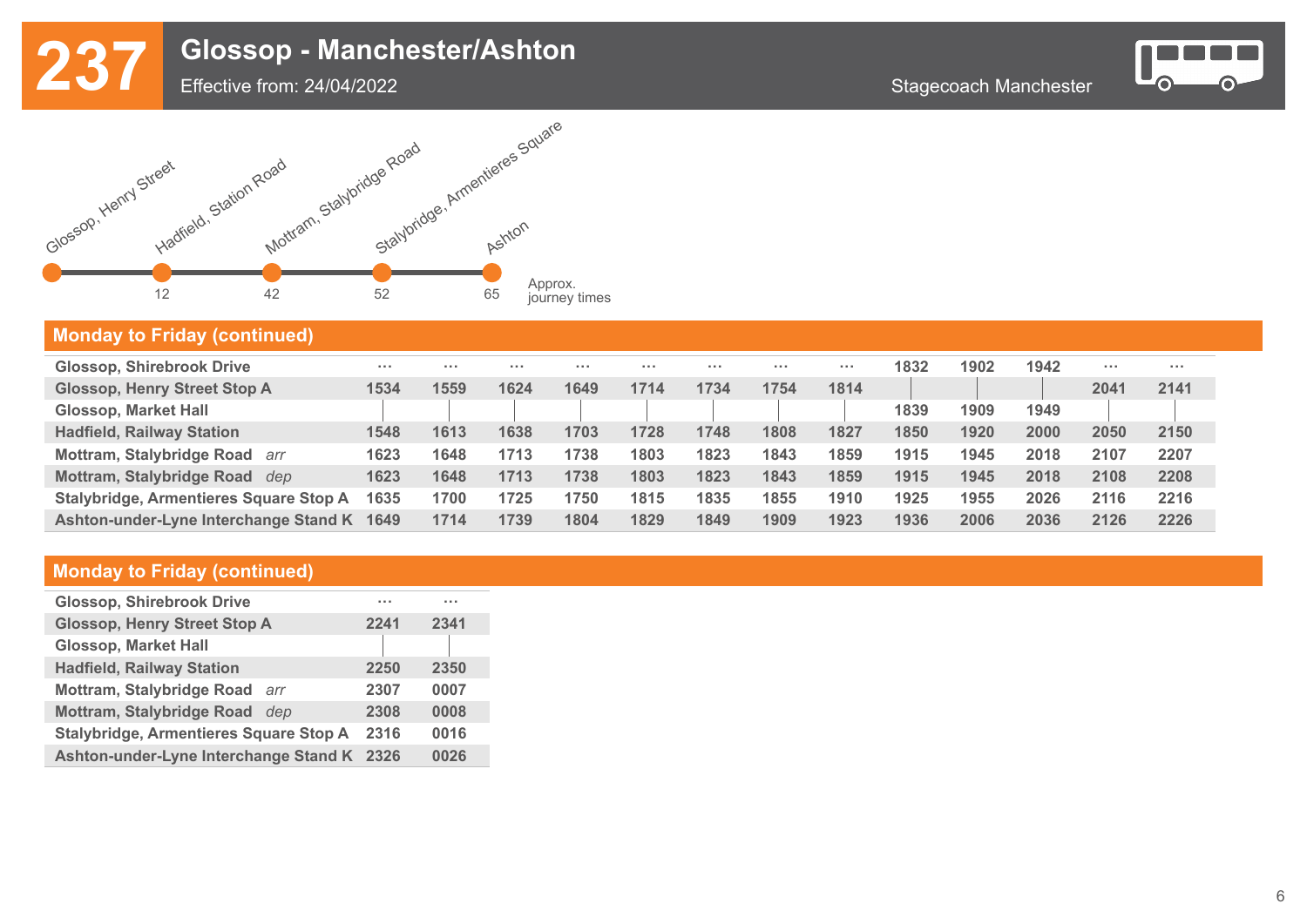



Effective from: 24/04/2022

#### **Saturday**

| <b>Glossop, Henry Street Stop A</b>        | 0648 | 0748 | 0848 | 0948 | 1018 | 1048 | <b>Then</b>  | 18 48   |      |       | 1648 | 1718 | 1748 | 1818 |
|--------------------------------------------|------|------|------|------|------|------|--------------|---------|------|-------|------|------|------|------|
| <b>Hadfield, Railway Station</b>           | 0657 | 0757 | 0857 | 1000 | 1030 | 1100 | at           | 30 00   |      |       | 1700 | 1730 | 1800 | 1830 |
| Mottram, Stalybridge Road arr              | 0715 | 0820 | 0920 | 1030 | 1100 | 1130 | these        | 00 30   |      |       | 1730 | 1800 | 1828 | 1858 |
| Mottram, Stalybridge Road dep              | 0715 | 0820 | 0920 | 1030 | 1100 | 1130 | mins<br>past | 00 30   |      | until | 1730 | 1800 | 1828 | 1858 |
| Stalybridge, Armentieres Square Stop A     | 0725 | 0830 | 0930 | 1040 | 1110 | 1140 | the          | 10      | - 40 |       | 1740 | 1810 | 1838 | 1908 |
| Ashton-under-Lyne Interchange Stand K 0734 |      | 0839 | 0939 | 1052 | 1122 | 1152 | hour         | $22 \,$ | - 52 |       | 1752 | 1822 | 1849 | 1919 |

#### **Saturday (continued)**

| <b>Glossop, Henry Street Stop A</b>           | 1848 | 1941 | 2041 | 2141 | 2241 | 2341 |
|-----------------------------------------------|------|------|------|------|------|------|
| <b>Hadfield, Railway Station</b>              | 1900 | 1950 | 2050 | 2150 | 2250 | 2350 |
| Mottram, Stalybridge Road arr                 | 1928 | 2007 | 2107 | 2207 | 2307 | 0007 |
| Mottram, Stalybridge Road<br>dep              | 1928 | 2008 | 2108 | 2208 | 2308 | 0008 |
| <b>Stalybridge, Armentieres Square Stop A</b> | 1938 | 2016 | 2116 | 2216 | 2316 | 0016 |
| Ashton-under-Lyne Interchange Stand K 1949    |      | 2026 | 2126 | 2226 | 2326 | 0026 |